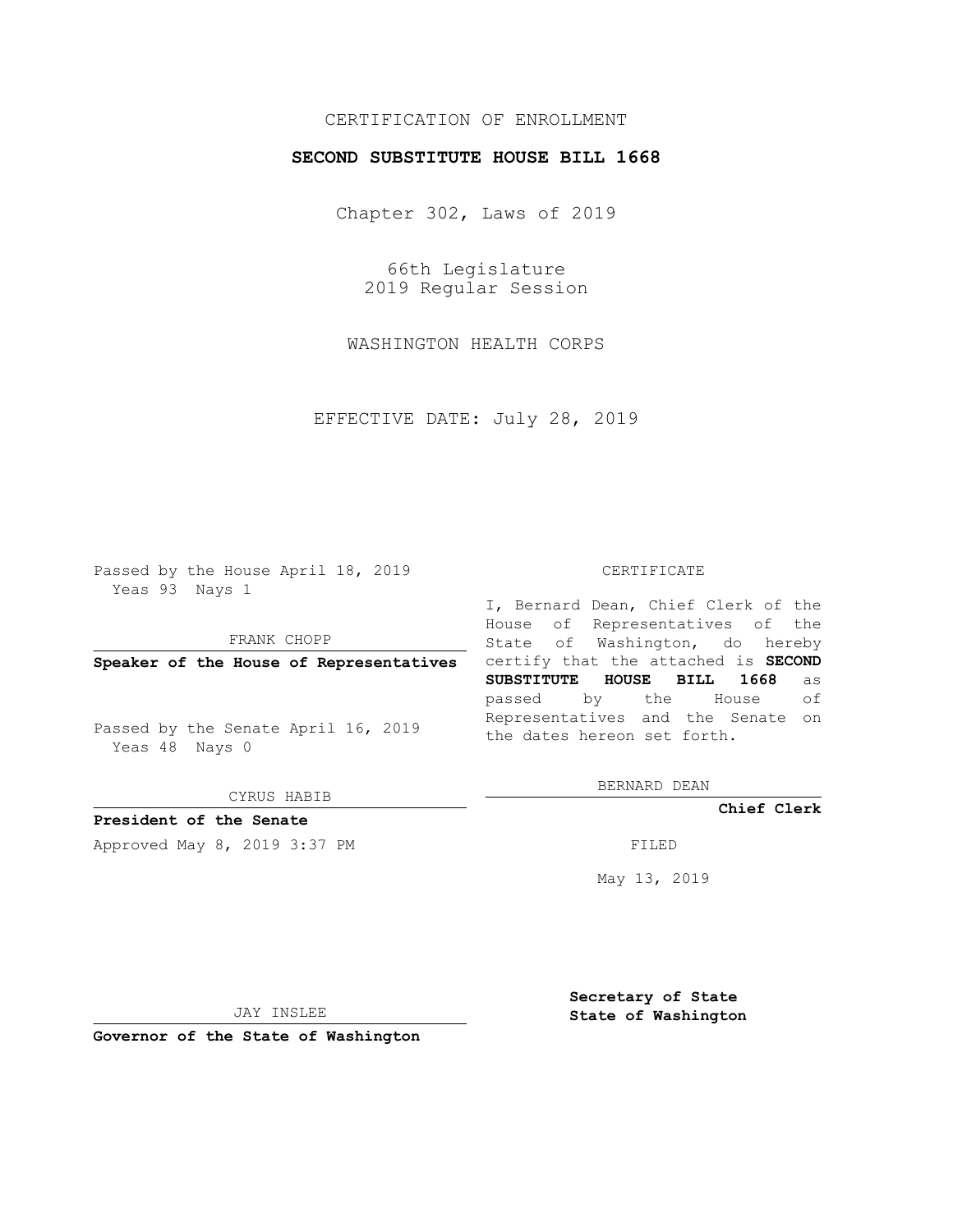#### **SECOND SUBSTITUTE HOUSE BILL 1668**

AS AMENDED BY THE SENATE

Passed Legislature - 2019 Regular Session

# **State of Washington 66th Legislature 2019 Regular Session**

**By** House Appropriations (originally sponsored by Representatives Slatter, Jinkins, DeBolt, Macri, Frame, Robinson, Tharinger, Bergquist, Senn, Cody, Pollet, Young, Davis, Kloba, Ortiz-Self, Lekanoff, Steele, Harris, Ormsby, Stanford, Goodman, Doglio, Fey, Leavitt, Valdez, and Hudgins)

READ FIRST TIME 03/01/19.

 AN ACT Relating to creating the Washington health corps to support health care professionals who provide service in underserved communities; amending RCW 28B.115.010, 28B.115.020, 28B.115.030, 28B.115.040, 28B.115.050, 28B.115.070, 28B.115.080, 28B.115.090, 28B.115.100, 28B.115.110, and 28B.115.120; adding a new section to 6 chapter 28B.115 RCW; and creating a new section.

7 BE IT ENACTED BY THE LEGISLATURE OF THE STATE OF WASHINGTON:

8 **Sec. 1.** RCW 28B.115.010 and 1989 1st ex.s. c 9 s 716 are each 9 amended to read as follows:

 The legislature finds that changes in demographics, the delivery 11 of health care services, and an escalation in the cost of educating health professionals has resulted in shortages of health professionals. A poor distribution of health care professionals has resulted in a surplus of some professionals in some areas of the 15 state and a shortage of others in other parts of the state, such as 16 in the more rural areas and in behavioral health services. The high cost of health professional education requires that health care practitioners command higher incomes to repay the financial obligations incurred to obtain the required training. Health professional shortage areas are often areas that have troubled economies and lower per capita incomes. These areas often require

p. 1 2SHB 1668.SL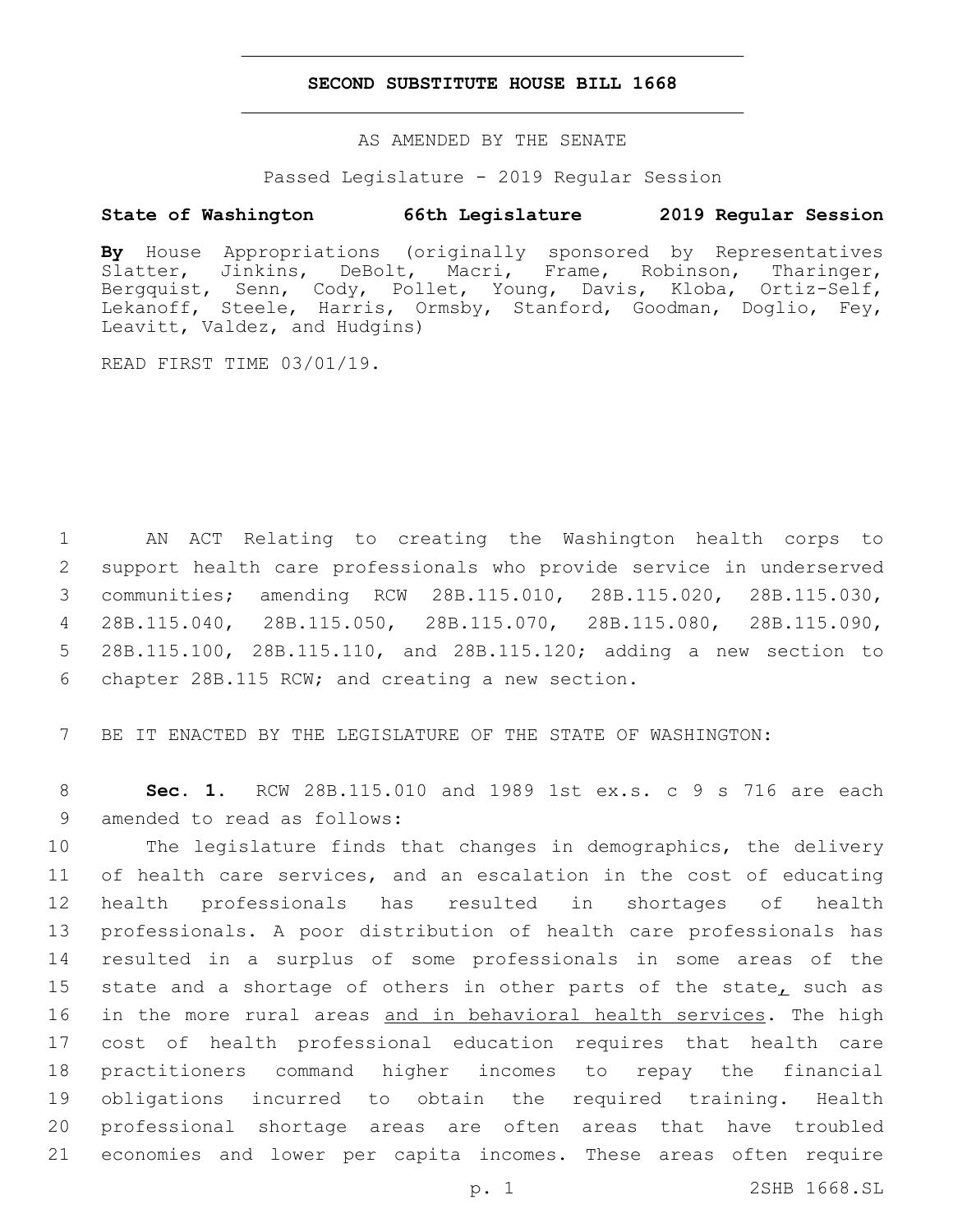more services because the health care needs are greater due to poverty or because the areas are difficult to service due to geographic circumstances. The salary potentials for shortage areas are often not as favorable when compared to nonshortage areas and practitioners are unable to serve. The legislature further finds that encouraging health professionals to serve in shortage areas is essential to assure continued access to health care for persons 8 living in these parts of the state.

 The legislature also finds that one in five adults in the United States experiences mental illness in any given year, but only forty- one percent of adults with a mental health condition received mental health services in 2016, according to the national institute of mental health. The children's mental health work group found that in 2013, only forty percent of children on medicaid with mental health treatment needs were receiving services. Individuals seeking behavioral health services may have trouble receiving the help they need from health care professionals because behavioral health services are limited due to workforce shortages of behavioral health 19 providers. The legislature further finds that encouraging more health care professionals to practice behavioral health in areas with 21 limited services would benefit the state by creating greater access to behavioral health services and by having more health care professionals experienced in providing behavioral health services.

 Therefore, the legislature intends to establish the Washington health corps to encourage more health care professionals to work in underserved areas by providing loan repayment and conditional 27 scholarships in return for completing a service commitment.

 **Sec. 2.** RCW 28B.115.020 and 2013 c 19 s 46 are each amended to 29 read as follows:

 Unless the context clearly requires otherwise, the definitions in 31 this section apply throughout this chapter.

 (1) "Credentialed health care profession" means a health care profession regulated by a disciplining authority in the state of Washington under RCW 18.130.040 or by the pharmacy quality assurance commission under chapter 18.64 RCW and designated by the department in RCW 28B.115.070 as a profession having shortages of credentialed 37 health care professionals in the state.

 (2) "Credentialed health care professional" means a person regulated by a disciplining authority in the state of Washington to

p. 2 2SHB 1668.SL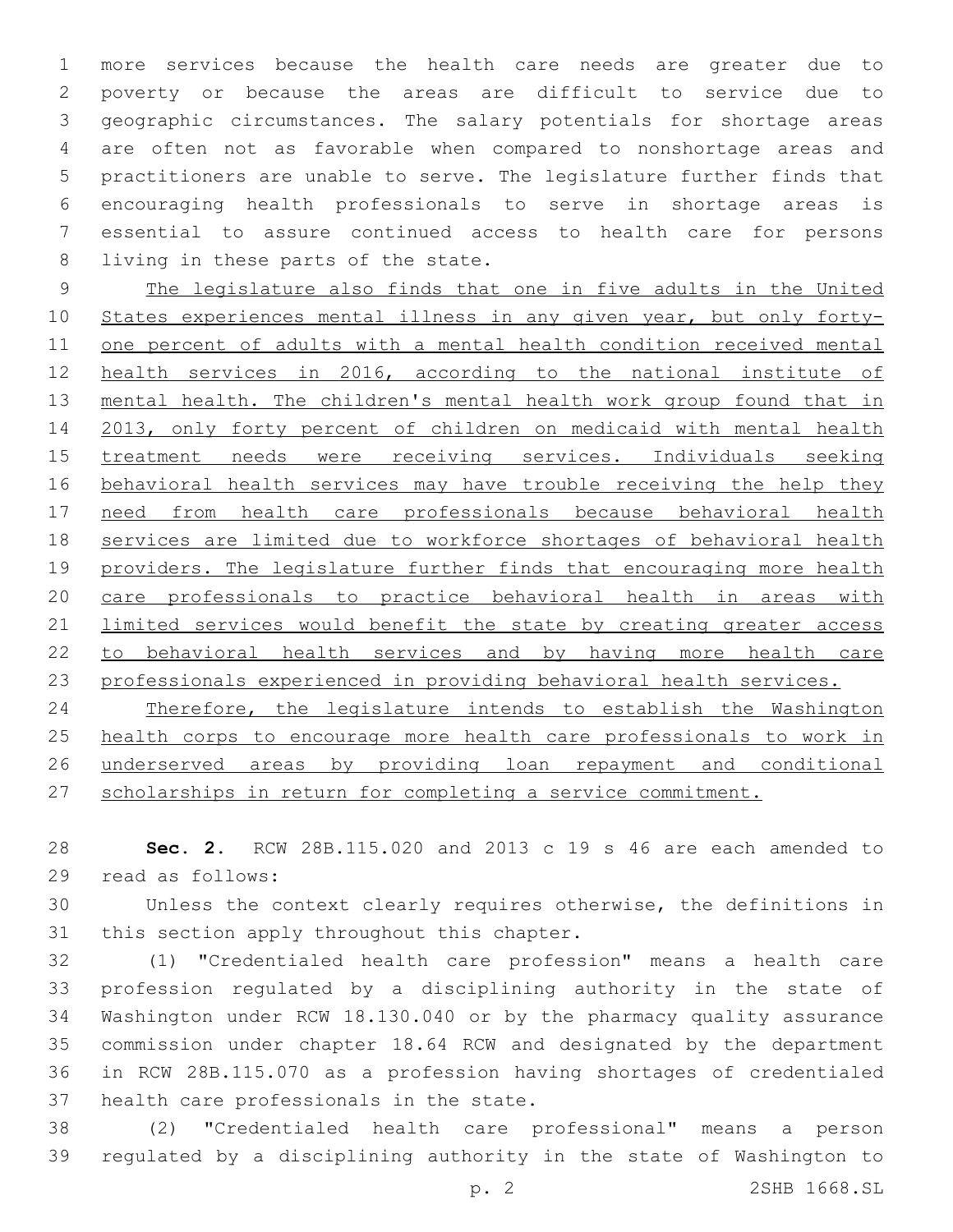practice a health care profession under RCW 18.130.040 or by the pharmacy quality assurance commission under chapter 18.64 RCW.

(3) "Department" means the state department of health.

 (4) "Eligible education and training programs" means education and training programs approved by the department that lead to eligibility for a credential as a credentialed health care 7 professional.

 (5) "Eligible expenses" means reasonable expenses associated with the costs of acquiring an education such as tuition, books, 10 equipment, fees, room and board, and other expenses determined by the 11 office.

 (6) "Eligible student" means a student who has been accepted into an eligible education or training program and has a declared intention to serve in a health professional shortage area upon 15 completion of the education or training program.

 (7) "Forgiven" or "to forgive" or "forgiveness" means to render 17 health care services in a health professional shortage area or an underserved behavioral health area in the state of Washington in lieu 19 of monetary repayment.

 (8) "Health professional shortage areas" means those areas where credentialed health care professionals are in short supply as a result of geographic maldistribution or as the result of a short supply of credentialed health care professionals in specialty health care areas and where vacancies exist in serious numbers that jeopardize patient care and pose a threat to the public health and safety. The department shall determine health professional shortage areas as provided for in RCW 28B.115.070. In making health professional shortage area designations in the state the department may be guided by applicable federal standards for "health manpower shortage areas," and "medically underserved areas," and "medically 31 underserved populations."

 (9) "Loan repayment" means a loan that is paid in full or in part if the participant renders health care services in a health professional shortage area or an underserved behavioral health area 35 as defined by the department.

 (10) "Nonshortage rural area" means a nonurban area of the state of Washington that has not been designated as a rural physician shortage area. The department shall identify the nonshortage rural 39 areas of the state.

(11) "Office" means the office of student financial assistance.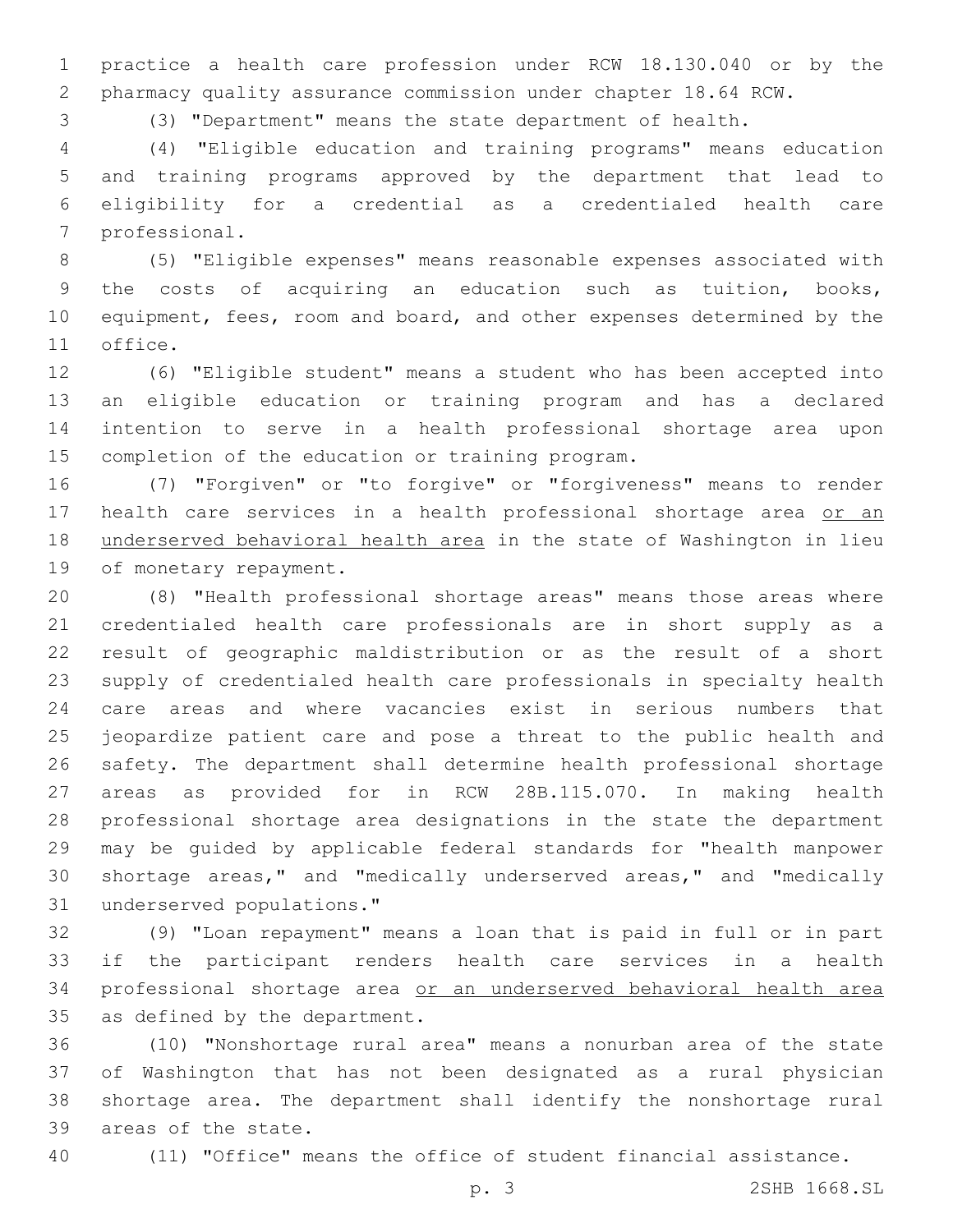(12) "Participant" means a credentialed health care professional who has received a loan repayment award and has commenced practice as a credentialed health care provider in a designated health professional shortage area or an underserved behavioral health area or an eligible student who has received a scholarship under this program.6

 (13) (("Program" means the health professional loan repayment and scholarship program.

9 (14))) "Required service obligation" means an obligation by the participant to provide health care services in a health professional 11 shortage area or an underserved behavioral health area for a period to be established as provided for in this chapter.

13 (((15)))(14) "Rural physician shortage area" means rural geographic areas where primary care physicians are in short supply as a result of geographic maldistributions and where their limited numbers jeopardize patient care and pose a threat to public health and safety. The department shall designate rural physician shortage 18 areas.

19  $((+16))$   $(15)$  "Satisfied" means paid-in-full.

20  $((+17))$   $(16)$  "Scholarship" means a loan that is forgiven in whole or in part if the recipient renders health care services in a health 22 professional shortage area or an underserved behavioral health area.

23 (((18)))(17) "Sponsoring community" means a rural hospital or hospitals as authorized in chapter 70.41 RCW, a rural health care facility or facilities as authorized in chapter 70.175 RCW, or a city 26 or county government or governments.

 (18) "Underserved behavioral health area" means a geographic 28 area, population, or facility that has a shortage of health care professionals providing behavioral health services, as determined by the department.

 **Sec. 3.** RCW 28B.115.030 and 2013 c 298 s 1 are each amended to 32 read as follows:

 The Washington health corps is the state's initiative to encourage health care professionals to work in underserved 35 communities. In exchange for service, the health care professional receives assistance with higher education, in the form of loan repayment or a conditional scholarship. The Washington health corps consists of the health professional loan repayment and scholarship program and the behavioral health loan repayment program.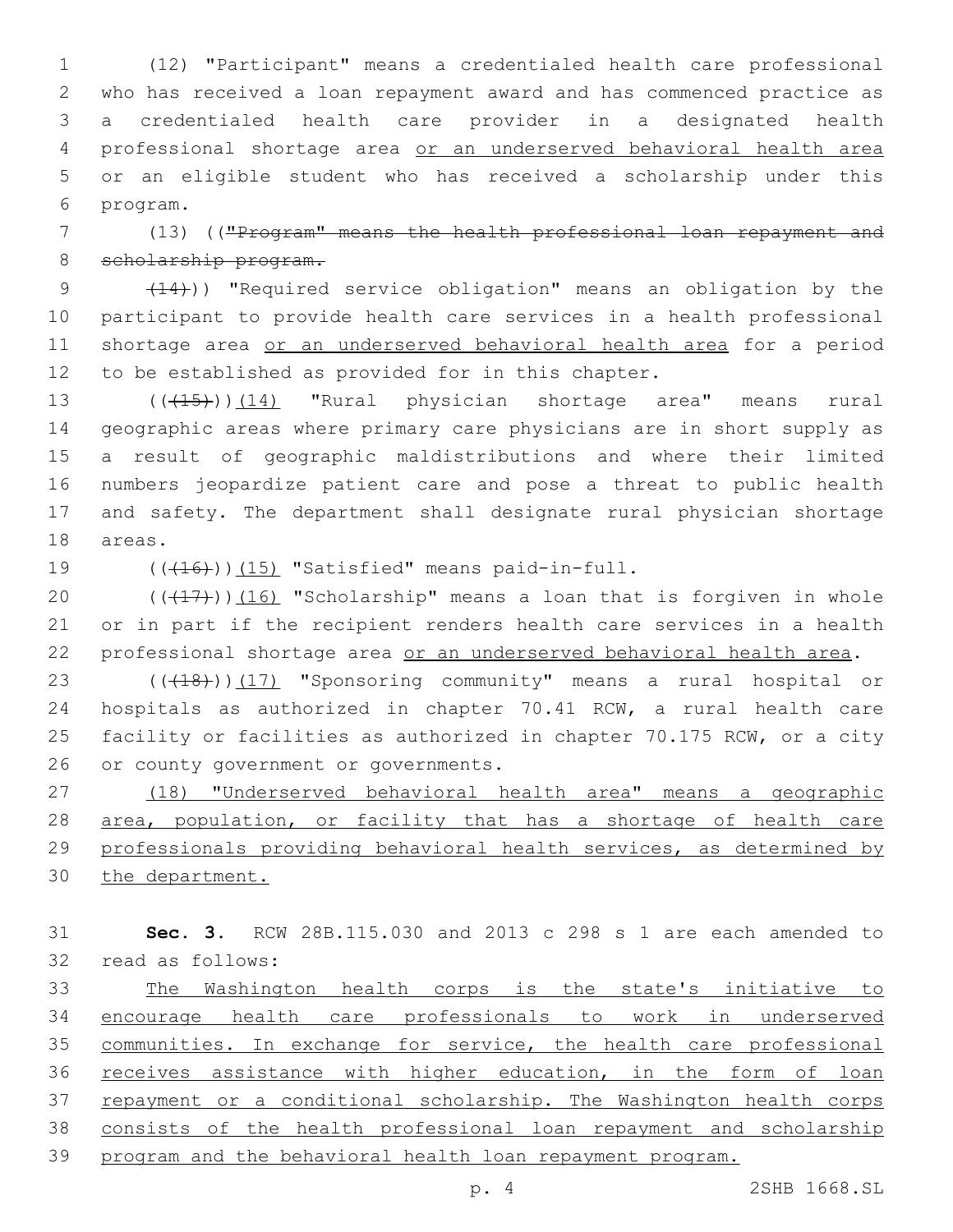1 (1) The health professional loan repayment and scholarship 2 program is established for credentialed health professionals and 3 residents serving in health professional shortage areas.

4 (2) The behavioral health loan repayment program is established 5 for credentialed health professionals serving in underserved 6 behavioral health areas.

7 (3) The health professional loan repayment and scholarship and 8 the behavioral health loan repayment programs shall be administered 9 by the office. In administering ((this))the programs, the office 10 shall:

11 (((4)))(a)(i) Select credentialed health care professionals and 12 residents to participate in the loan repayment portion ((of the loan 13 repayment and scholarship program and select eligible students to 14 participate))and in the scholarship portion of the health 15 professional loan repayment and scholarship program; and

16 (ii) Select credentialed health care participants to participate 17 in the behavioral health loan repayment program;

18  $((+2+)(6))$  (b) Adopt rules and develop quidelines to administer the 19 programs;

20  $((\langle 3 \rangle)(c)$  Collect and manage repayments from participants who do 21 not meet their service obligations under this chapter;

22 (((4)))(d) Publicize the program, particularly to maximize 23 participation among individuals in shortage and underserved areas and 24 among populations expected to experience the greatest growth in the 25 workforce;

 $26$  ( $(\overline{(+5+)})(\overline{e})$  Solicit and accept grants and donations from public 27 and private sources for the programs;

 $((+6))$  (f) Use a competitive procurement to contract with a fund- raiser to solicit and accept grants and donations from private sources for the programs. The fund-raiser shall be paid on a contingency fee basis on a sliding scale but must not exceed fifteen 32 percent of the total amount raised for the programs each year. The fund-raiser shall not be a registered state lobbyist; and

34 ( $(\overline{+7})$ )(g) Develop criteria for a contract for service in lieu of 35 the service obligation where appropriate, that may be a combination 36 of service and payment.

37 **Sec. 4.** RCW 28B.115.040 and 1991 c 332 s 17 are each amended to 38 read as follows: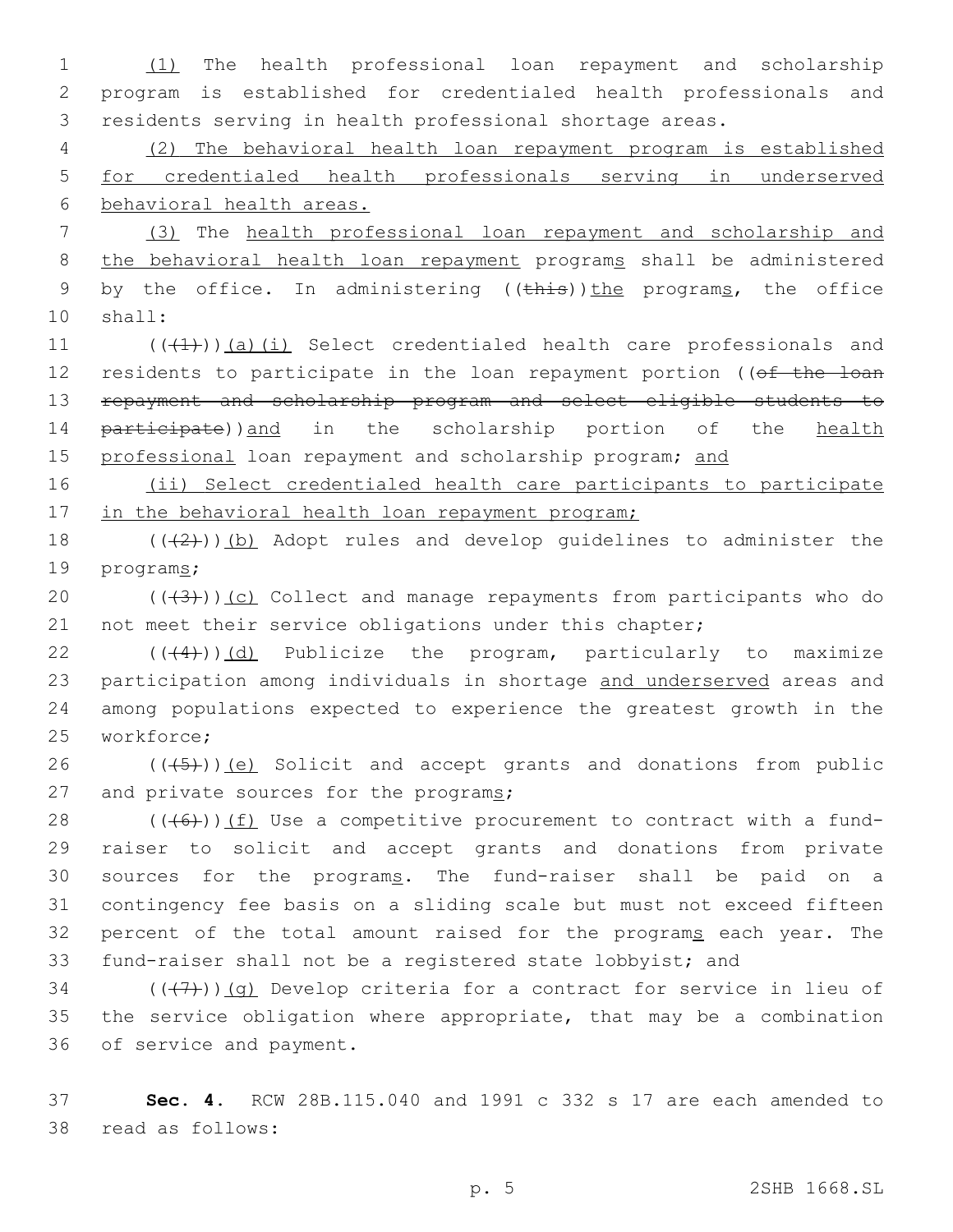The department may provide technical assistance to rural communities desiring to become sponsoring communities for the purposes of identification of prospective students for the health professional loan repayment and scholarship program, assisting prospective students to apply to an eligible education and training program, making formal agreements with prospective students to provide credentialed health care services in the community, forming agreements between rural communities in a service area to share credentialed health care professionals, and fulfilling any matching 10 requirements.

 **Sec. 5.** RCW 28B.115.050 and 2011 1st sp.s. c 11 s 206 are each 12 amended to read as follows:

 The office shall establish a planning committee to assist it in 14 developing criteria for the selection of participants for both the health professional loan repayment and scholarship program and the 16 behavioral health loan repayment program. The office shall include on the planning committee representatives of the department, the department of social and health services, appropriate representatives from health care facilities, provider groups, consumers, the state board for community and technical colleges, the superintendent of public instruction, institutions of higher education, representatives 22 from the behavioral health and public health fields, and other appropriate public and private agencies and organizations. The criteria may require that some of the participants meet the definition of "needy student" under RCW 28B.92.030.

 **Sec. 6.** RCW 28B.115.070 and 2017 3rd sp.s. c 1 s 958 are each 27 amended to read as follows:

28  $((+1))$  After June 1, 1992, the department, in consultation with the office and the department of social and health services, shall:

30 (((a)))(1) Determine eligible credentialed health care professions for the purposes of the health professional loan repayment and scholarship program and the behavioral health loan repayment program authorized by this chapter. Eligibility shall be based upon an assessment that determines that there is a shortage or insufficient availability of a credentialed profession so as to jeopardize patient care and pose a threat to the public health and safety. The department shall consider the relative degree of shortages among professions when determining eligibility. The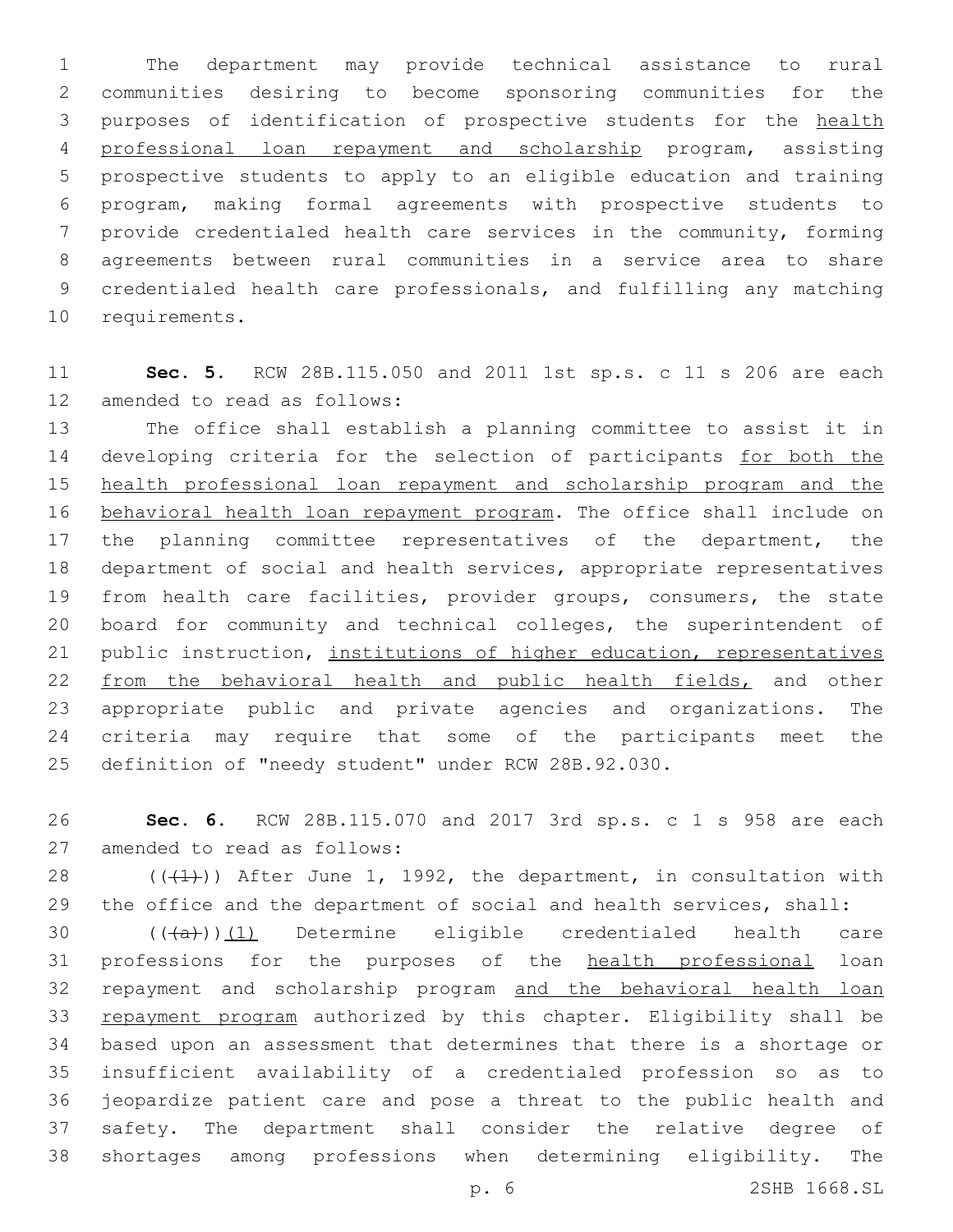department may add or remove professions from eligibility based upon the determination that a profession is no longer in shortage. Should a profession no longer be eligible, participants or eligible students who have received scholarships shall be eligible to continue to receive scholarships or loan repayments until they are no longer eligible or until their service obligation has been completed;

7 (((b))(2) Determine health professional shortage areas for each 8 of the eligible credentialed health care professions; and

 (3) Determine underserved behavioral health areas for each of the 10 eligible credentialed health care professions.

 (((2) For the 2017-2019 fiscal biennium, consideration for eligibility shall also be given to registered nursing students who have been accepted into an eligible nursing education program and have declared an intention to teach nursing upon completion of the 15 nursing education program.))

 **Sec. 7.** RCW 28B.115.080 and 2011 1st sp.s. c 11 s 208 are each 17 amended to read as follows:

 After June 1, 1992, the office, in consultation with the department and the department of social and health services, shall:

 (1) Establish the annual award amount for each credentialed health care profession which shall be based upon an assessment of reasonable annual eligible expenses involved in training and 23 education for each credentialed health care profession for both the health professional loan repayment and scholarship program and the behavioral health loan repayment program. The annual award amount may be established at a level less than annual eligible expenses. The annual award amount shall be established by the office for each eligible health profession. The awards shall not be paid for more 29 than a maximum of five years per individual;

 (2) Determine any scholarship awards for prospective physicians in such a manner to require the recipients declare an interest in serving in rural areas of the state of Washington. Preference for scholarships shall be given to students who reside in a rural physician shortage area or a nonshortage rural area of the state prior to admission to the eligible education and training program in medicine. Highest preference shall be given to students seeking admission who are recommended by sponsoring communities and who declare the intent of serving as a physician in a rural area. The office may require the sponsoring community located in a nonshortage

p. 7 2SHB 1668.SL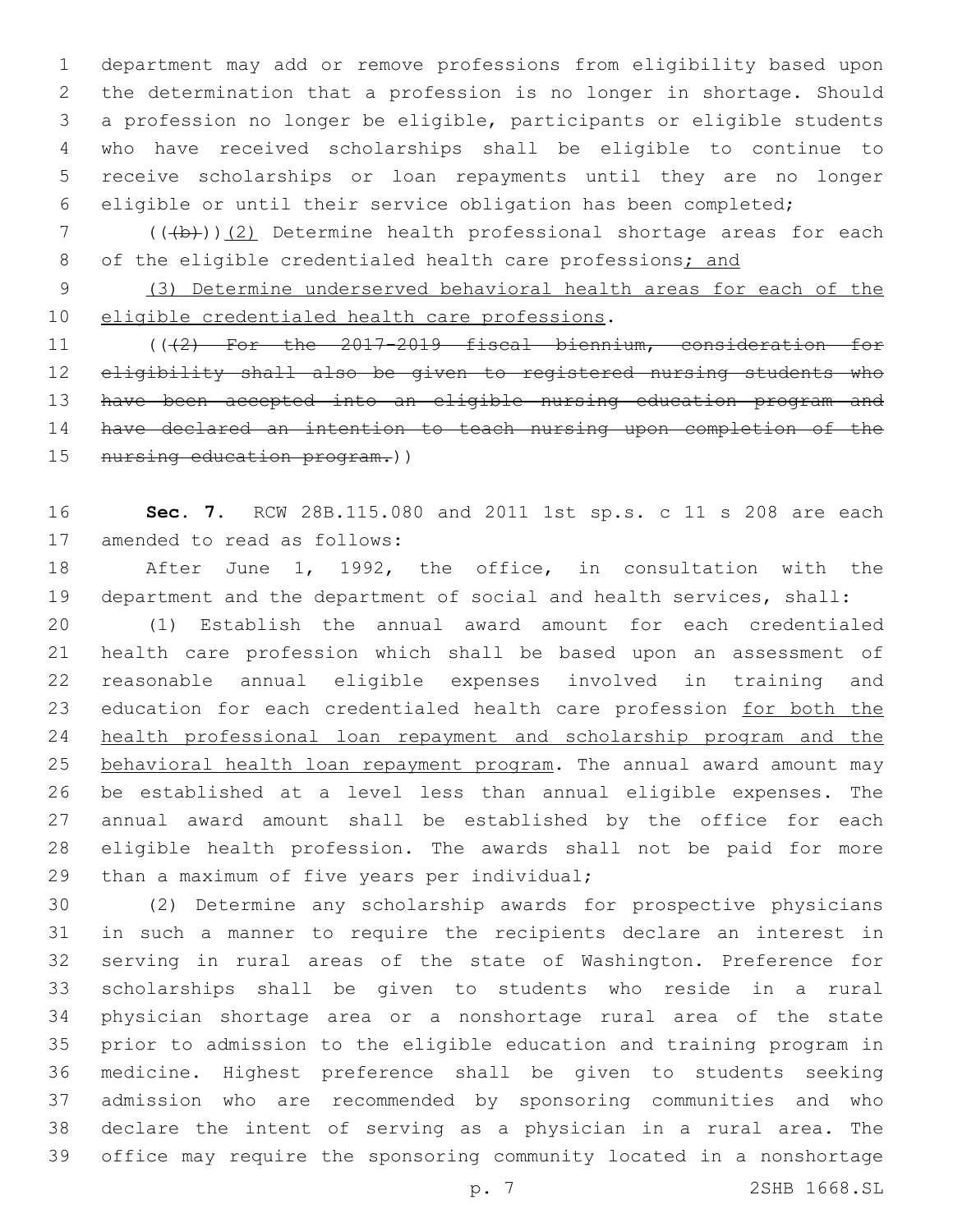rural area to financially contribute to the eligible expenses of a medical student if the student will serve in the nonshortage rural 3 area;

 (3) Establish the required service obligation for each credentialed health care profession, which shall be no less than 6 three years or no more than five years, for the health professional loan repayment and scholarship program and the behavioral health loan 8 repayment program. The required service obligation may be based upon the amount of the scholarship or loan repayment award such that higher awards involve longer service obligations on behalf of the 11 participant;

 (4) Determine eligible education and training programs for purposes of the scholarship portion of the health professional loan 14 repayment and scholarship program;

 (5) Honor loan repayment and scholarship contract terms negotiated between the office and participants prior to May 21, 1991, concerning loan repayment and scholarship award amounts and service 18 obligations authorized under chapter  $28B.115((\frac{28B.104}{\sigma})\sigma)$  or 70.180 19 RCW.

 **Sec. 8.** RCW 28B.115.090 and 2011 1st sp.s. c 11 s 209 are each 21 amended to read as follows:

 (1) The office may grant loan repayment and scholarship awards to 23 eligible participants from the funds appropriated ((for this 24 purpose)) to the health professional loan repayment and scholarship program, or from any private or public funds given to the office for this purpose. The office may grant loan repayment to eligible 27 participants from the funds appropriated to the behavioral health loan repayment program or from any private or public funds given to 29 the office for this purpose. Participants are ineligible to receive loan repayment under the health professional loan repayment and scholarship program or the behavioral health loan repayment program if they have received a scholarship from programs authorized under this chapter or chapter 70.180 RCW or are ineligible to receive a scholarship if they have received loan repayment authorized under 35 this chapter or chapter 28B.115 RCW.

 (2) Funds appropriated for the health professional loan repayment 37 and scholarship program, including reasonable administrative costs, may be used by the office for the purposes of loan repayments or scholarships. The office shall annually establish the total amount of

p. 8 2SHB 1668.SL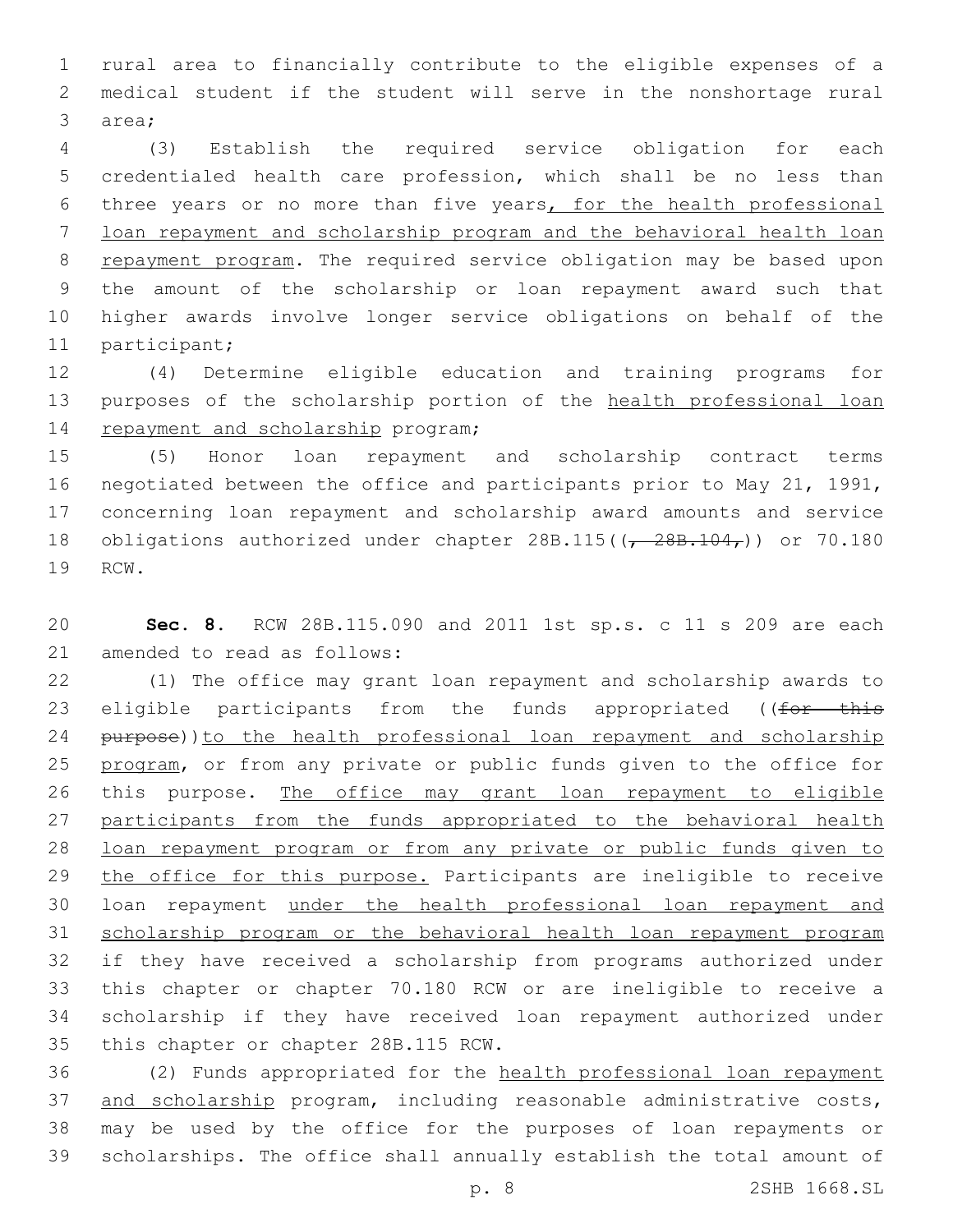funding to be awarded for loan repayments and scholarships and such allocations shall be established based upon the best utilization of 3 funding for that year.

 (3) One portion of the funding appropriated for the health professional loan repayment and scholarship program shall be used by the office as a recruitment incentive for communities participating in the community-based recruitment and retention program as authorized by chapter 70.185 RCW; one portion of the funding shall be used by the office as a recruitment incentive for recruitment activities in state-operated institutions, county public health departments and districts, county human service agencies, federal and state contracted community health clinics, and other health care facilities, such as rural hospitals that have been identified by the department, as providing substantial amounts of charity care or publicly subsidized health care; one portion of the funding shall be used by the office for all other awards. The office shall determine the amount of total funding to be distributed between the three 18 portions.

 **Sec. 9.** RCW 28B.115.100 and 1991 c 332 s 23 are each amended to 20 read as follows:

 In providing health care services the participant shall not discriminate against a person on the basis of the person's ability to pay for such services or because payment for the health care services provided to such persons will be made under the insurance program established under part A or B of Title XVIII of the federal social security act or under a state plan for medical assistance including Title XIX of the federal social security act or under the state medical assistance program authorized by chapter 74.09 RCW and agrees to accept assignment under section 18.42(b)(3)(B)(ii) of the federal social security act for all services for which payment may be made under part B of Title XVIII of the federal social security act and enters into an appropriate agreement with the department of social and health services for medical assistance under Title XIX of the federal social security act to provide services to individuals entitled to medical assistance under the plan and enters into appropriate agreements with the department of social and health services for medical care services under chapter 74.09 RCW. 38 Participants found by the ((board)) office or the department in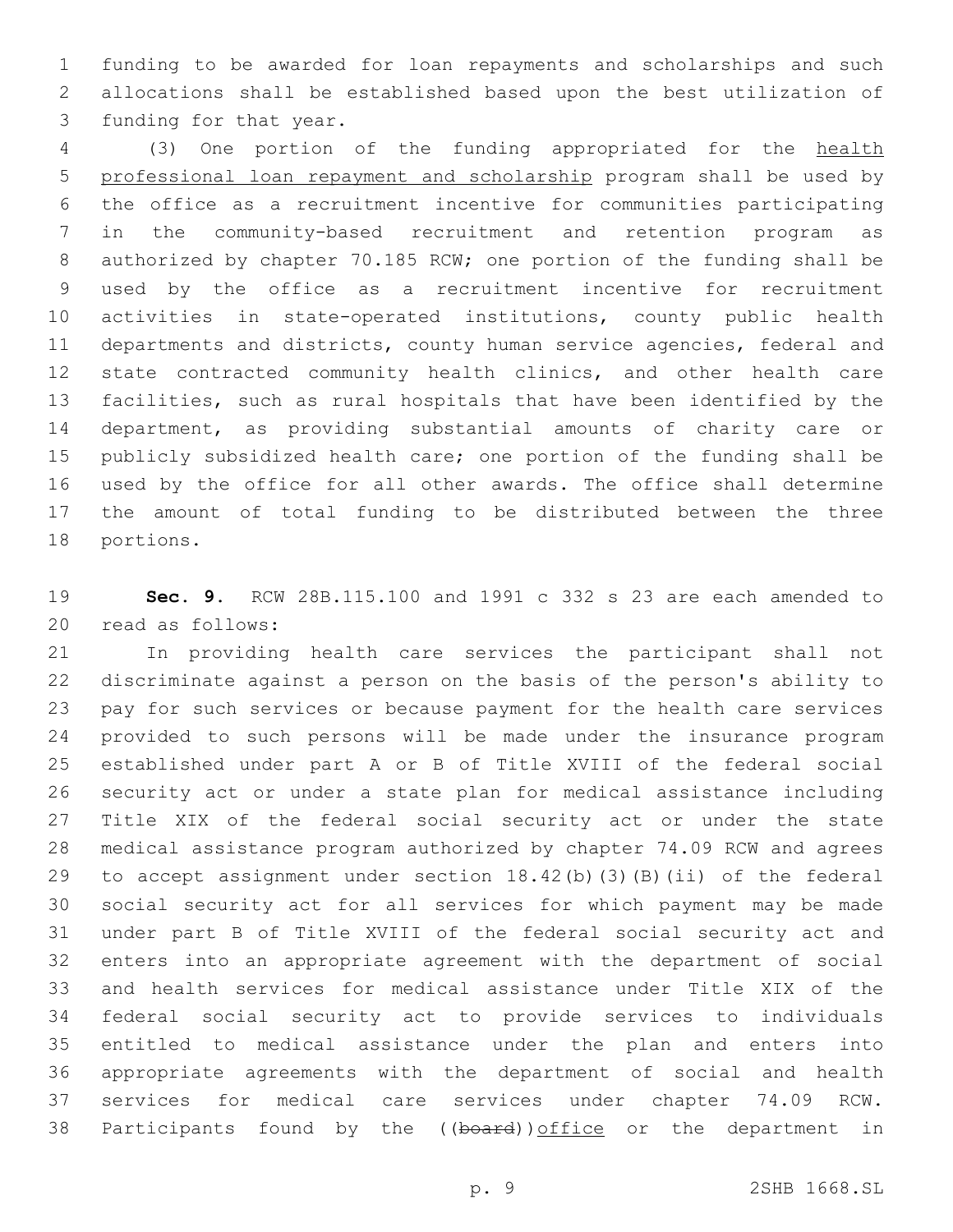violation of this section shall be declared ineligible for receiving 2 assistance under the programs authorized by this chapter.

 **Sec. 10.** RCW 28B.115.110 and 2011 1st sp.s. c 11 s 210 are each 4 amended to read as follows:

5 Participants in the Washington health ((professional loan repayment and scholarship program))corps who are awarded loan 7 repayments shall receive payment ((from the program)) for the purpose of repaying educational loans secured while attending a program of health professional training which led to a credential as a credentialed health professional in the state of Washington.

 (1) Participants shall agree to meet the required service 12 obligation ((in a designated health professional shortage area)).

 (2) Repayment shall be limited to eligible educational and living expenses as determined by the office and shall include principal and 15 interest.

 (3) Loans from both government and private sources may be repaid by the program. Participants shall agree to allow the office access to loan records and to acquire information from lenders necessary to verify eligibility and to determine payments. Loans may not be renegotiated with lenders to accelerate repayment.

21 (4) Repayment of loans established pursuant to ((this 22 program)) the Washington health corps shall begin no later than ninety days after the individual has become a participant. Payments shall be made quarterly, or more frequently if deemed appropriate by the office, to the participant until the loan is repaid or the participant becomes ineligible due to discontinued service in a 27 health professional shortage area or an underserved behavioral health area after the required service obligation when eligibility 29 discontinues, whichever comes first.

 (5) Should the participant discontinue service in a health 31 professional shortage area or an underserved behavioral health area, payments against the loans of the participants shall cease to be effective on the date that the participant discontinues service.

 (6) Except for circumstances beyond their control, participants who serve less than the required service obligation shall be 36 obligated to repay to the program an amount equal to  $((t \text{wice}))$  the 37 unsatisfied portion of the service obligation, or the total amount 38 paid by the program on their behalf, whichever is less. This amount is due and payable immediately. Participants who are unable to pay

p. 10 2SHB 1668.SL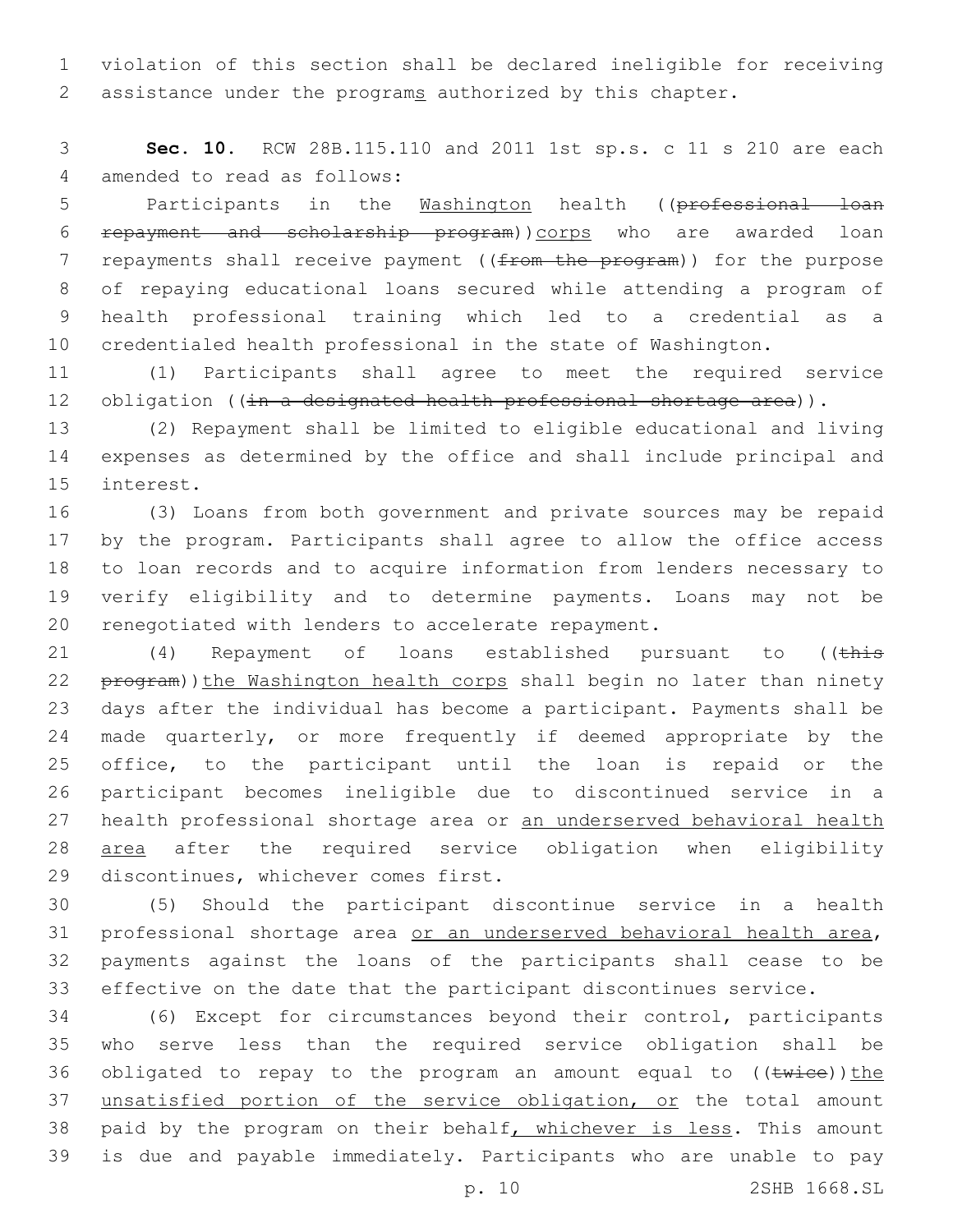the full amount due shall enter into a payment arrangement with the office, including an arrangement for payment of interest. The maximum period for repayment is ten years. The office shall determine the applicability of this subsection. The interest rate shall be determined by the office and be established by rule.

 (7) The office is responsible for the collection of payments made on behalf of participants from the participants who discontinue service before completion of the required service obligation. The office shall exercise due diligence in such collection, maintaining all necessary records to ensure that the maximum amount of payment made on behalf of the participant is recovered. Collection under this section shall be pursued using the full extent of the law, including 13 wage garnishment if necessary.

 (8) The office shall not be held responsible for any outstanding payments on principal and interest to any lenders once a 16 participant's eligibility expires.

 (9) The office shall temporarily or, in special circumstances, permanently defer the requirements of this section for eligible 19 students as defined in RCW 28B.10.017.

(10) The office shall establish an appeal process by rule.

 **Sec. 11.** RCW 28B.115.120 and 2011 1st sp.s. c 11 s 211 are each 22 amended to read as follows:

 (1) Participants in the Washington health ((professional loan 24 repayment and scholarship program)) corps who are awarded scholarships incur an obligation to repay the scholarship, with penalty and interest, unless they serve the required service obligation in a health professional shortage area in the state of Washington.

 (2) The interest rate shall be determined by the office and 29 established by rule. Participants who fail to complete the service obligation shall incur an equalization fee based on the remaining unforgiven balance. The equalization fee shall be added to the 32 remaining balance and repaid by the participant.

 (3) The period for repayment shall coincide with the required service obligation, with payments of principal and interest commencing no later than six months from the date the participant completes or discontinues the course of study or completes or discontinues the required postgraduate training. Provisions for deferral of payment shall be determined by the office.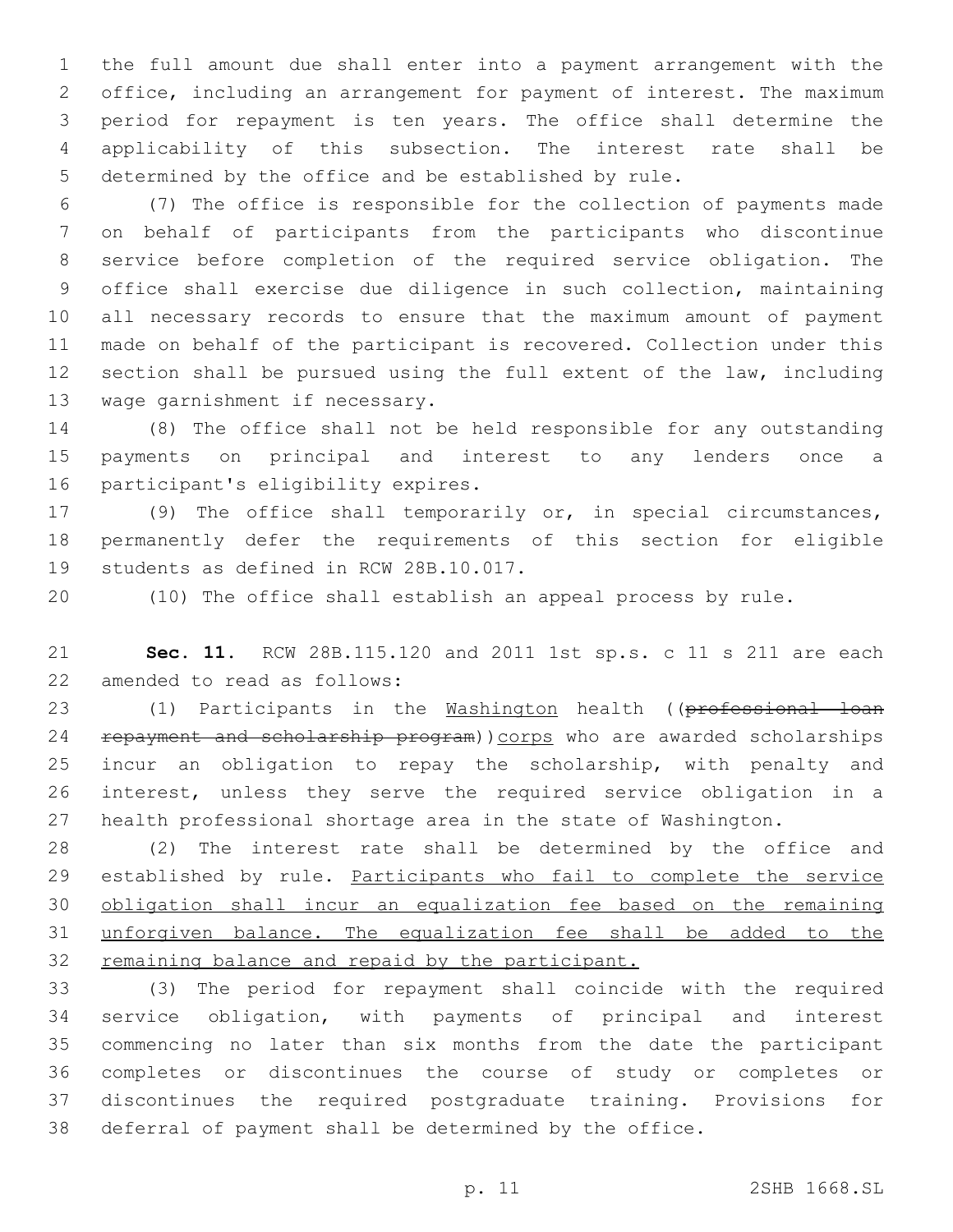(4) The entire principal and interest of each payment shall be forgiven for each payment period in which the participant serves in a health professional shortage area until the entire repayment obligation is satisfied or the borrower ceases to so serve. Should the participant cease to serve in a health professional shortage area of this state before the participant's repayment obligation is completed, payment of the unsatisfied portion of the principal and 8 interest is due and payable immediately.

 (5) ((In addition to the amount determined in subsection (4) of 10 this section, except for circumstances beyond their control, 11 participants who serve less than the required service obligation shall be obliged to pay a penalty of an amount equal to twice the unsatisfied portion of the principal.

14  $(6)$ )) Participants who are unable to pay the full amount due shall enter into a payment arrangement with the office for repayment 16 including interest. The office shall set the maximum period for 17 repayment ((is ten years)) by rule.

 $((+7+))$  (6) The office is responsible for collection of repayments made under this section and shall exercise due diligence in such collection, maintaining all necessary records to ensure that maximum repayments are made. Collection and servicing of repayments under this section shall be pursued using the full extent of the law, including wage garnishment if necessary, and shall be performed by entities approved for such servicing by the Washington student loan guaranty association or its successor agency. The office is responsible to forgive all or parts of such repayments under the criteria established in this section and shall maintain all necessary 28 records of forgiven payments.

 $(1+8)$  (( $(1+8)$ ))(7) Receipts from the payment of principal or interest or any other subsidies to which the office as administrator is entitled, which are paid by or on behalf of participants under this section, shall be deposited with the office and shall be used to cover the 33 costs of granting the scholarships, maintaining necessary records, 34 and making collections under subsection  $((+7))$  (6) of this section. The office shall maintain accurate records of these costs, and all receipts beyond those necessary to pay such costs shall be used to 37 grant scholarships to eligible students.

38  $((+9))(8)$  Sponsoring communities who financially contribute to the eligible financial expenses of eligible medical students may enter into agreements with the student to require repayment should